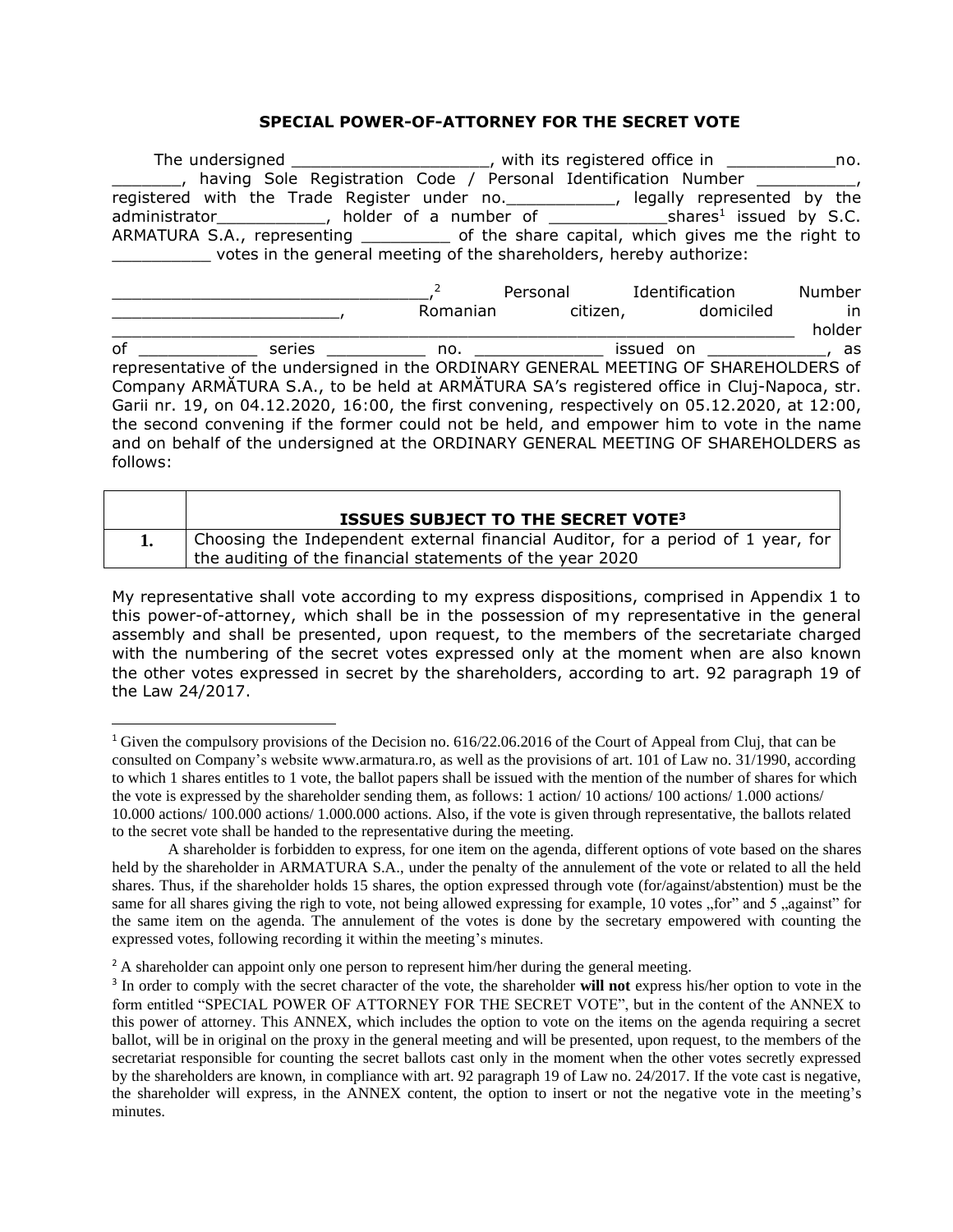The representative accepts the representation mandate that is the object of this special power-of-attorney and undertakes to fulfil it exactly.

Concluded and signed today, \_\_\_\_\_\_\_\_\_\_\_\_\_\_\_\_\_\_\_\_\_\_\_\_\_\_\_\_\_\_\_, in 3 (three) original counterparts, one counterpart for the principal, one counterpart for the representative and one counterpart to be submitted at the registered office of ARMĂTURA S.A. from Cluj-Napoca, str. Garii nr. 19, accompanied by a copy of the valid identity card - identity bulletin/card in case of individuals, respectively the registration certificate and copy of the identity card of the legal representative in the case of legal persons, both for the principal and for the representative. The power-of-attorney is filed at the registered office of the company so that it can be registered with the registry of the registered office no later than 02.12.2020, at 16:00, under the sanction of the loss of the voting right in the general meeting.

### **PRINCIPAL, REPRESENTATIVE,**

### **Appendix 1**

| The undersigned |                                                                                            | with its registered office in |                            | no. |
|-----------------|--------------------------------------------------------------------------------------------|-------------------------------|----------------------------|-----|
|                 | having Sole Registration Code / Personal Identification Number                             |                               |                            |     |
|                 | registered with the Trade Register under no.                                               |                               | legally represented by the |     |
|                 | administrator______________, holder of a number of __________________shares issued by S.C. |                               |                            |     |
|                 | ARMATURA S.A., representing ____________ of the share capital, which gives me the right to |                               |                            |     |
|                 | votes in the general meeting of the shareholders, hereby authorize:                        |                               |                            |     |

|                                                                                      |                                                                                                |            | Personal | Identification                                                                                                  | Number |
|--------------------------------------------------------------------------------------|------------------------------------------------------------------------------------------------|------------|----------|-----------------------------------------------------------------------------------------------------------------|--------|
|                                                                                      |                                                                                                | Romanian   | citizen, | domiciled                                                                                                       | in     |
|                                                                                      |                                                                                                |            |          |                                                                                                                 | holder |
| of                                                                                   |                                                                                                | series no. |          | issued on the case of the case of the case of the case of the case of the case of the case of the case of the c |        |
| representative of the undersigned in the ORDINARY GENERAL MEETING OF SHAREHOLDERS of |                                                                                                |            |          |                                                                                                                 |        |
|                                                                                      | Company ARMATURA S.A., to be held at ARMATURA SA's registered office in Cluj-Napoca, str.      |            |          |                                                                                                                 |        |
|                                                                                      | Garii nr. 19, on 04.12.2020, 16:00, the first convening, respectively on 05.12.2020, at 12:00, |            |          |                                                                                                                 |        |
|                                                                                      | the second convening if the former could not be held, and empower him to vote in the name      |            |          |                                                                                                                 |        |
|                                                                                      | and on behalf of the undersigned at the ORDINARY GENERAL MEETING OF SHAREHOLDERS as            |            |          |                                                                                                                 |        |
| follows:                                                                             |                                                                                                |            |          |                                                                                                                 |        |

| <b>ISSUES SUBJECT TO THE SECRET</b><br><b>VOTE</b>                                                                                                  | <b>VOTE</b><br>FOR/AGAINST/ABSTENTION |
|-----------------------------------------------------------------------------------------------------------------------------------------------------|---------------------------------------|
| Choosing the Independent external<br>financial Auditor, for a period of 1<br>year, for the auditing of the financial<br>statements of the year 2020 |                                       |
| 1. INTEGRAL AUDIT SRL                                                                                                                               |                                       |
| 2. GRADIENT SRL                                                                                                                                     |                                       |
| 3. ACCOUNTING AUDIT SRL                                                                                                                             |                                       |